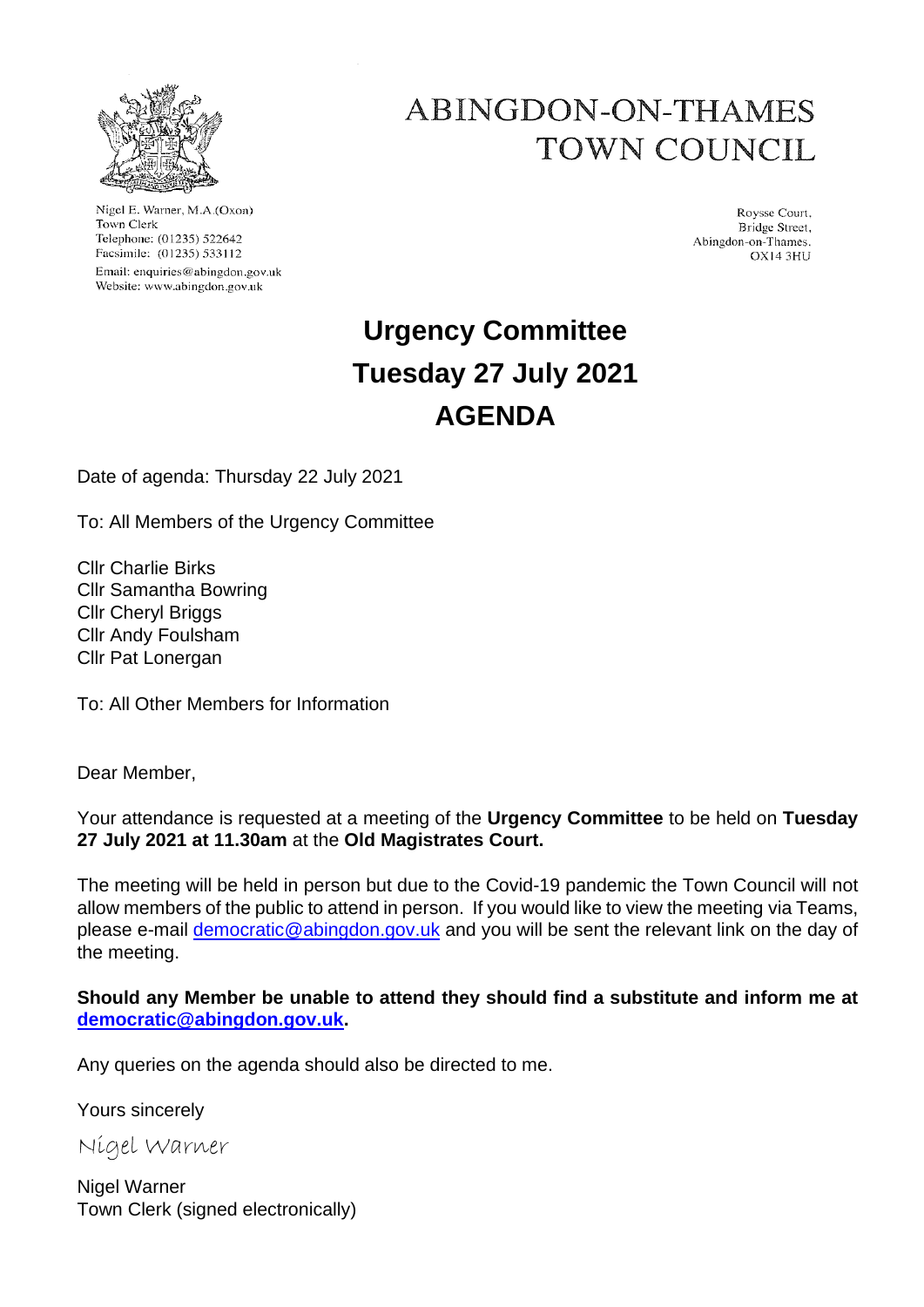## **Abingdon-on-Thames Town Council Our Vision**

To develop an inclusive community so that Abingdon is the place where everyone wants to live and where the wellbeing of residents is prioritised. In developing this community, the town will be one which is environmentally sustainable, vibrant, resilient and safe.

## **Our key objectives**

- 1. To respond effectively and speedily to the climate emergency.
- 2. To develop a resilient, sustainable town which will provide a home for residents now and in the future.
- 3. To manage the Council's assets efficiently and effectively to meet for the needs of the community now and in the future.
- 4. To work with community partners to support those who are vulnerable and in need and to create opportunities to increase social inclusivity.

### 1 **Apologies**

To receive any apologies for absence **and nominated substitutes**.

### 2 **Declarations of interest**

To receive any declarations of interest from Members in relation to any items to be considered at the meeting in accordance with the Local Code of Conduct.

## 3 **Minutes of previous meeting**

To receive, consider and sign as a correct record the draft minutes of the meeting of the Urgency Committee of [13 July 2021.](https://www.abingdon.gov.uk/town-council/meetings-and-committees/urgency-committee)

### 4 **Items referred from advisory committees for consideration**

To consider [matters referred](https://www.abingdon.gov.uk/wp-content/uploads/2021/07/Urgency-Committee-27.7.21-Item-4-Recommendations.pdf) from Town Council advisory committees as listed below:

Green Advisory and Scrutiny Committee 13 July 2021 County Hall Museum Management Advisory Committee 15 July 2021 Finance and General Purposes Advisory Committee 20 July 2021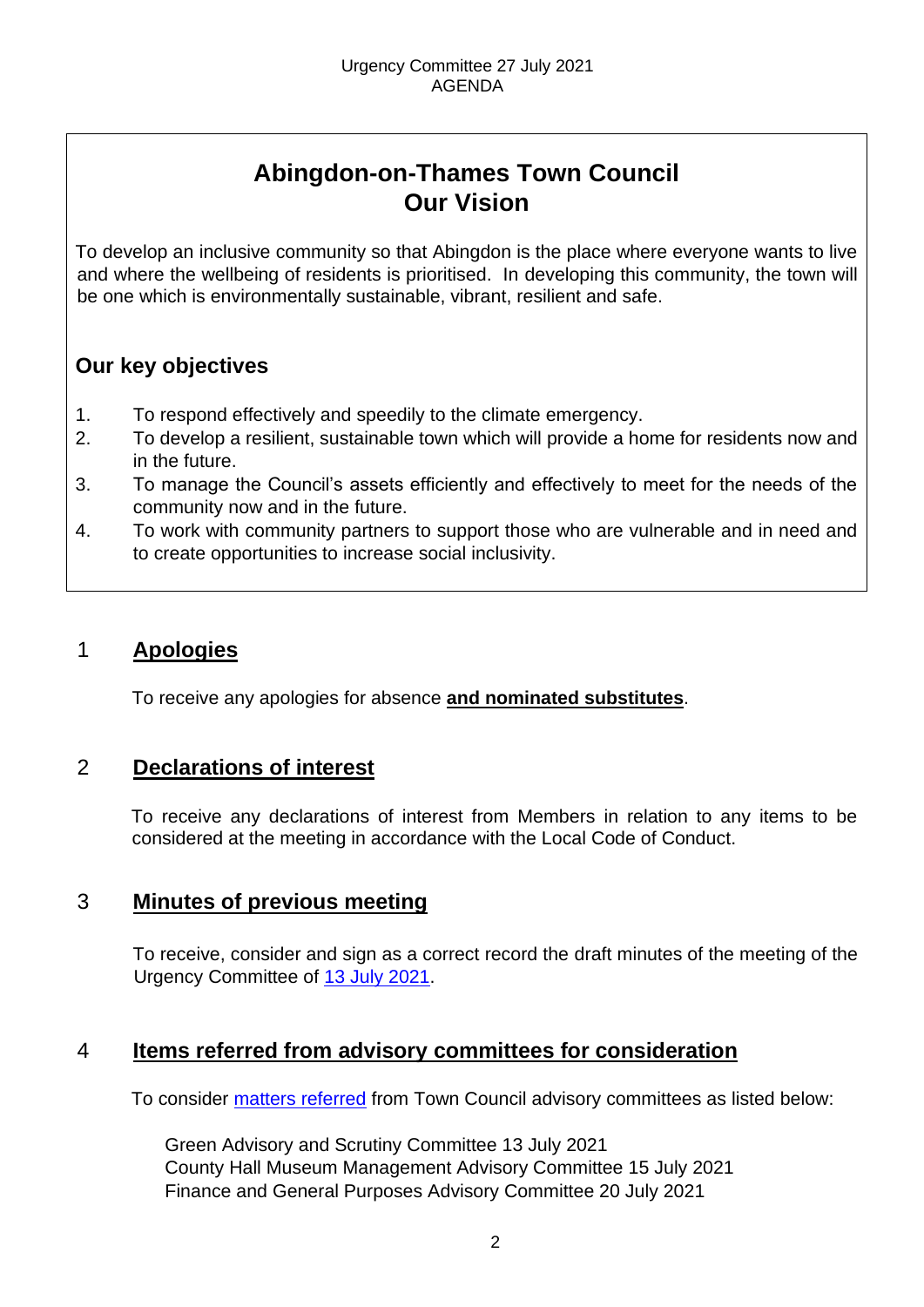## 5. **Exclusion of the public, including the press**

The Chair will move:

*That in accordance with section 1(2) of the Public Bodies (Admissions to Meetings) Act 1960 (as extended by Section 100 of the Local Government Act 1972), the public (including the press) be excluded from the meeting because of the confidential nature of the business to be transacted.*

Documents in relation to these items will be forwarded for members only.

### 6. **Confidential items referred from advisory committees for consideration**

To consider confidential matters referred from Town Council advisory committees as listed below:

Finance and General Purposes Advisory Committee 20 July 2021

### 7 **Dates of future meetings**

Future meetings of the Urgency Committee will be scheduled as required according to the agreed calendar of meetings

*The law allows members of the public and press to record meetings of the Council and its committees. Should you wish to record at any meeting which is open to the public it is requested that you inform the Town Clerk of your intention to film or record before the day of the meeting, by emailing democratic@abingdon.gov.uk or telephoning 01235 522642.* 

*For information, whilst this meeting is being hosted virtually using Microsoft Teams the Council will not be recording the meeting.*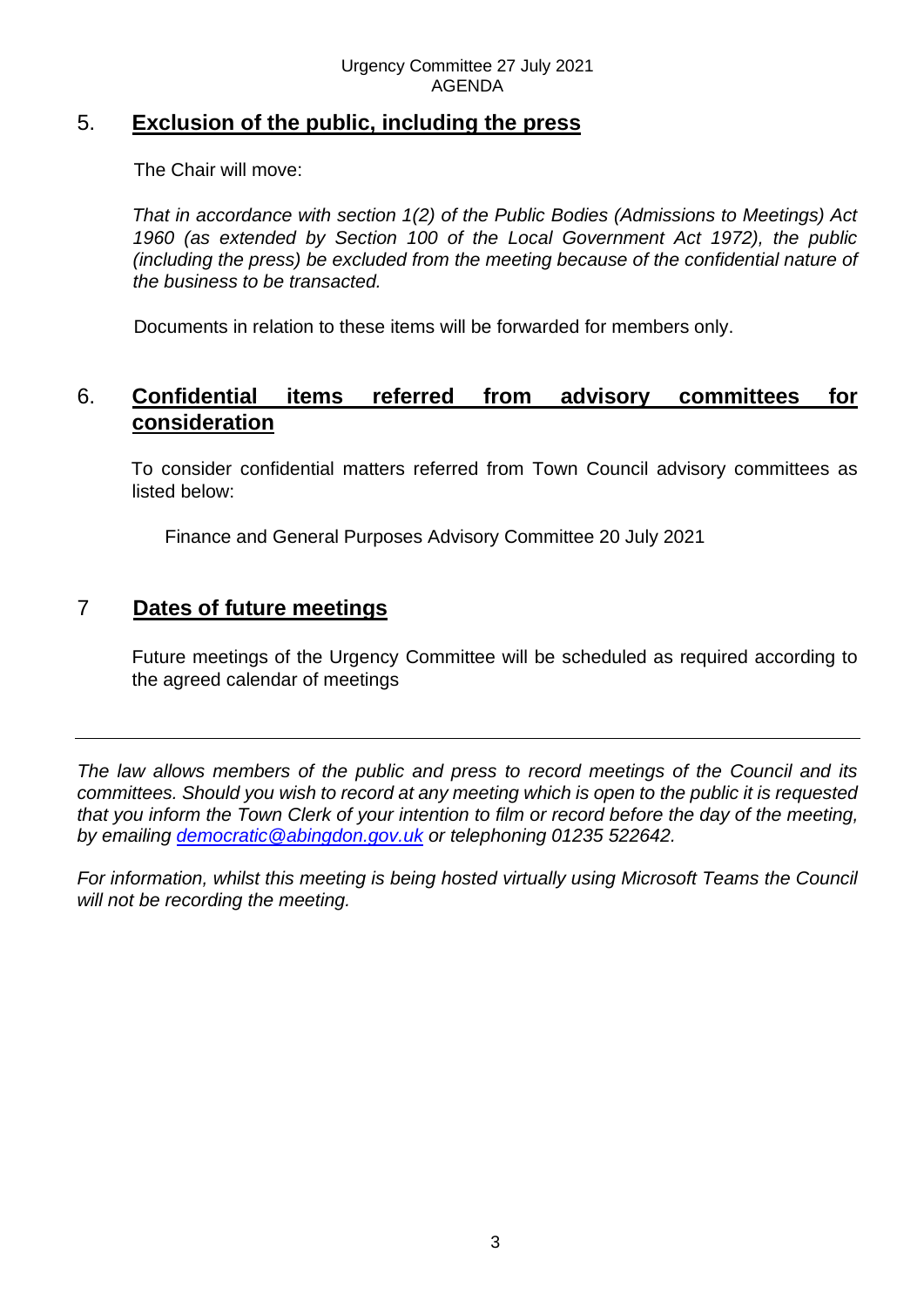#### Urgency Committee 27 July 2021 AGENDA

#### **Note on Governance**

#### **Context:**

At the start of the pandemic government approved the Local Authorities and Police and Crime Panels (Coronavirus) (Flexibility of Local Authority and Police and Crime Panel Meetings) (England and Wales) Regulations 2020 ("the 2020 Regulations"). These regulations enabled council meetings to take place online. However the Regulations expired on 6 May 2021. The government has not brought forward new legislation and a legal challenge in relation to the Local Government Act 1972, which if successful would have enabled virtual meetings to continue, failed.

The impact of the above is that from 7 May 2021 any meetings where decisions are taken – either by council or committees – are required to be in-person meetings.

The council has made representations to government regarding this matter as it considers this requirement to represent an unnecessary and avoidable risk to elected representatives and council officers. The council is keen to return to in-person meetings as soon as it is safe to do so but considers that councils should be able to take full advantage of modern technology to enable Councillors and the public to attend meetings virtually as well as in person.

Councils have responded in different ways to the new circumstances. At its meeting of 28 April 2021 the council decided to delegate all decision-making to an Urgency Committee comprising of 5 members. This committee will meet "in person" in accordance with the Local Government Act 1972. The council's committees will continue to meet virtually as Advisory Committees in order to discuss matters but will not make decisions; all committee recommendations will be referred to the Urgency Committee.

These arrangements have been made in response to the current continuing public health emergency. The arrangements are made on a temporary basis and will be reviewed regularly.

#### **Council resolution of 28 April 2021**

The full text of the Council's resolution is below:

- *1. Online attendance at Council meetings is no longer legal but the council considers that there remains a serious risk to health when meeting in person indoors. Consequently the Council delegates its powers to an Urgency Committee.*
- *2. Committees will meet online as advisory committees and will discuss business as usual. The recommendations and decisions will be advisory until they are ratified by the Urgency Committee, apart from the Planning, Highways and Consultations Committee, whose recommendations will be actioned immediately by the Town Clerk.*
- *3. Members of the public can continue to attend the advisory committee meetings via the joining link and apply to participate in the public participation section of the meeting.*
- *4. The decisions made by the urgency committee will be in accordance with the recommendations from the advisory committees and not changed without a material reason.*